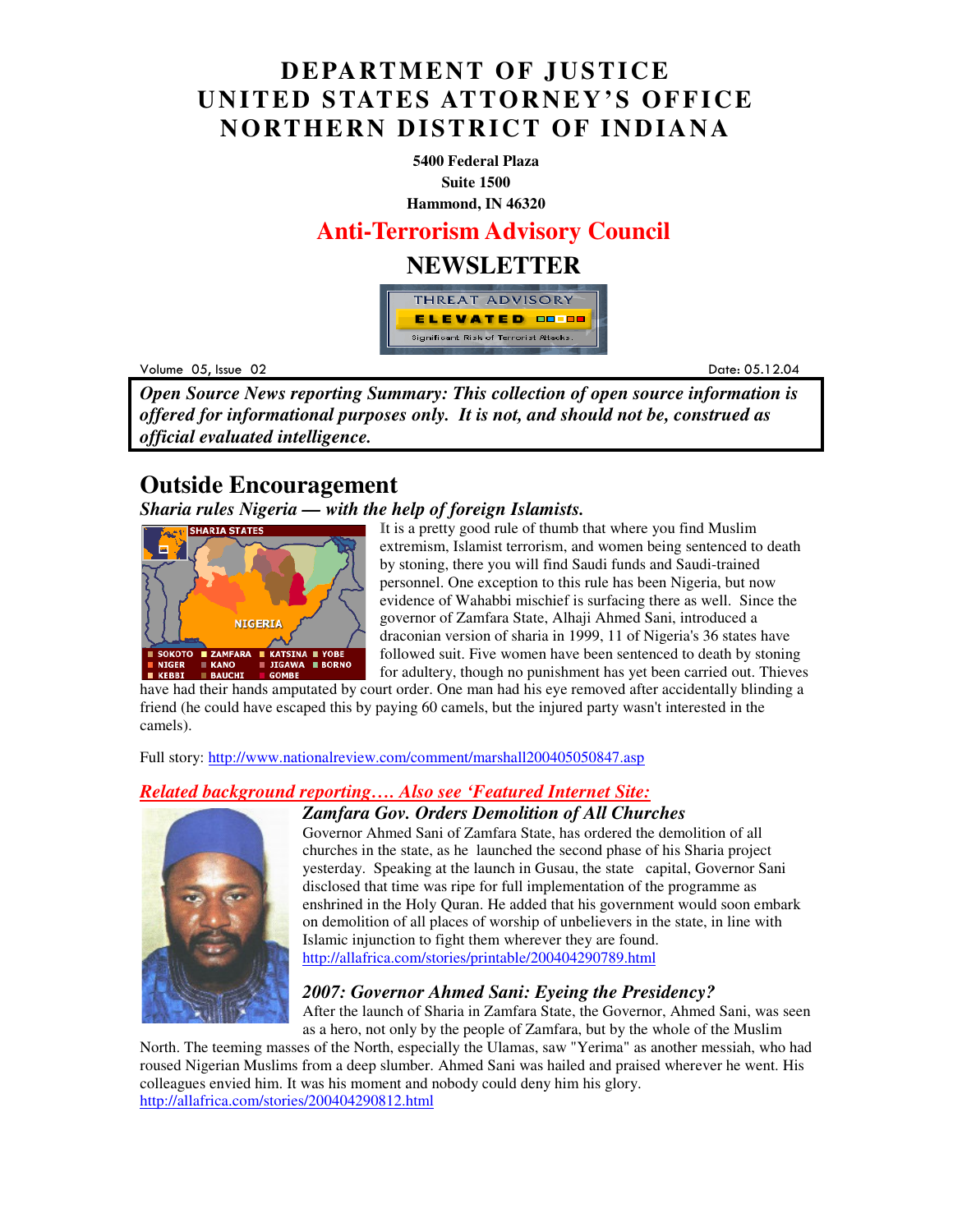#### *100 die in communal fighting in Nigeria*



More than 100 people were killed and 1,000 wounded in fresh ethnic and religious fighting in central Nigeria, the country's Red Cross reported yesterday. The border clashes highlight Nigeria's continuing tensions, with rural violence combining with growing friction between Muslim and Christian communities in Zamfara state over new restrictions imposed under sharia law. http://www.guardian.co.uk/international/story/0,3604,1207372,00.html

#### *'New Sharia law' in Nigeria state*

All businesses in the state will have to shut down during the five daily Muslim prayers. The state government also says that all "unauthorised" places of worship will be shut down under "Sharia phase two". Zamfara was the first Nigerian state to introduce strict Sharia laws in 2000 and thousands turned out to welcome the new measures on Wednesday.

http://news.bbc.co.uk/2/hi/africa/3667515.stm

#### *COMMENT:*

Nigerian authorities in the central town of Yelwa, Plateau State imposed a 2000 - 0600 (dusk to dawn) curfew May 5 in an effort to preempt any further violence after hundreds of people were killed in sectarian fighting in late April. Red Cross officials report that at least 600 bodies were found in a mass grave but the death toll will likely rise as more bodies are recovered. Approximately 4,000 mobile policemen are in Yelwa maintaining order and have been sanctioned by the government to shoot any troublemakers on sight. Retaliatory attacks are possible in the coming weeks. Tribal fighting erupted in 2001 involving Christians (mostly farmers) and Muslims (mostly cattle ranchers), and has killed more than 1,300 people. The conflict involves the Fulani and Hausa tribes pitted primarily against the Tarok tribes, but recently involved neighboring tribes, including the Sarkin Kudu tribe in Taraba State.

## **Arrests in Italy raise questions over role of mosques in inciting violence**

Italian police announced on 9 May that it had dismantled an Ansar al-Islam terrorist sleeper cell in Florence and arrested an Algerian imam and four Tunisians. The men are believed to have been plotting to carry out suicide attacks against unspecified Western targets in Iraq. The arrests follow an investigation that has been underway since 2002 by the terrorism team of the Division of Special Operations, which had been concentrating its investigations on the port city of Genoa and Florence. The arrested imam, 34-year-old Mahamri Rashid, was the spiritual head of a Florentine mosque since 2003, replacing the Moroccan Mohamed Rafik, who had been arrested at Morocco's behest for his alleged involvement in the 2003 attacks in Casablanca. The four Tunisians arrested, all between the ages of 23 and 27, were planning to travel to Yemen and Syria to obtain arms and explosives from other Ansar al-Islam operatives to carry out attacks in Iraq.

#### *ANALYSIS*

Italy has seen an increased number of arrests linked to Ansar al-Islam, a terrorist group loosely tied to al Qaeda, which was believed to have been planning a suicide attack on the Istanbul NATO summit on 27-28 June before being caught by law enforcement authorities on 3 May. Perhaps more important is that the 9 May arrests will bring the broader issue of mosques as hotbeds of Islamic fundamentalism to the fore in Europe. Italy has long been considered a logistical base for terrorists, with previous investigations having uncovered evidence that Islamic militant groups procured false documents and hiding places for their members in the country. But the key role played by an imam in the dismantled sleeper cell serves as vindication for those European countries attempting to control Islamic clerics allegedly inciting violence in mosques. Despite opposition from select groups concerned about violations of freedom of speech, European countries with large Muslim communities, including France, Spain, Italy, and the U.K., can be expected to further examine and install mechanisms through which they can control and monitor the type of Islam preached in their mosques.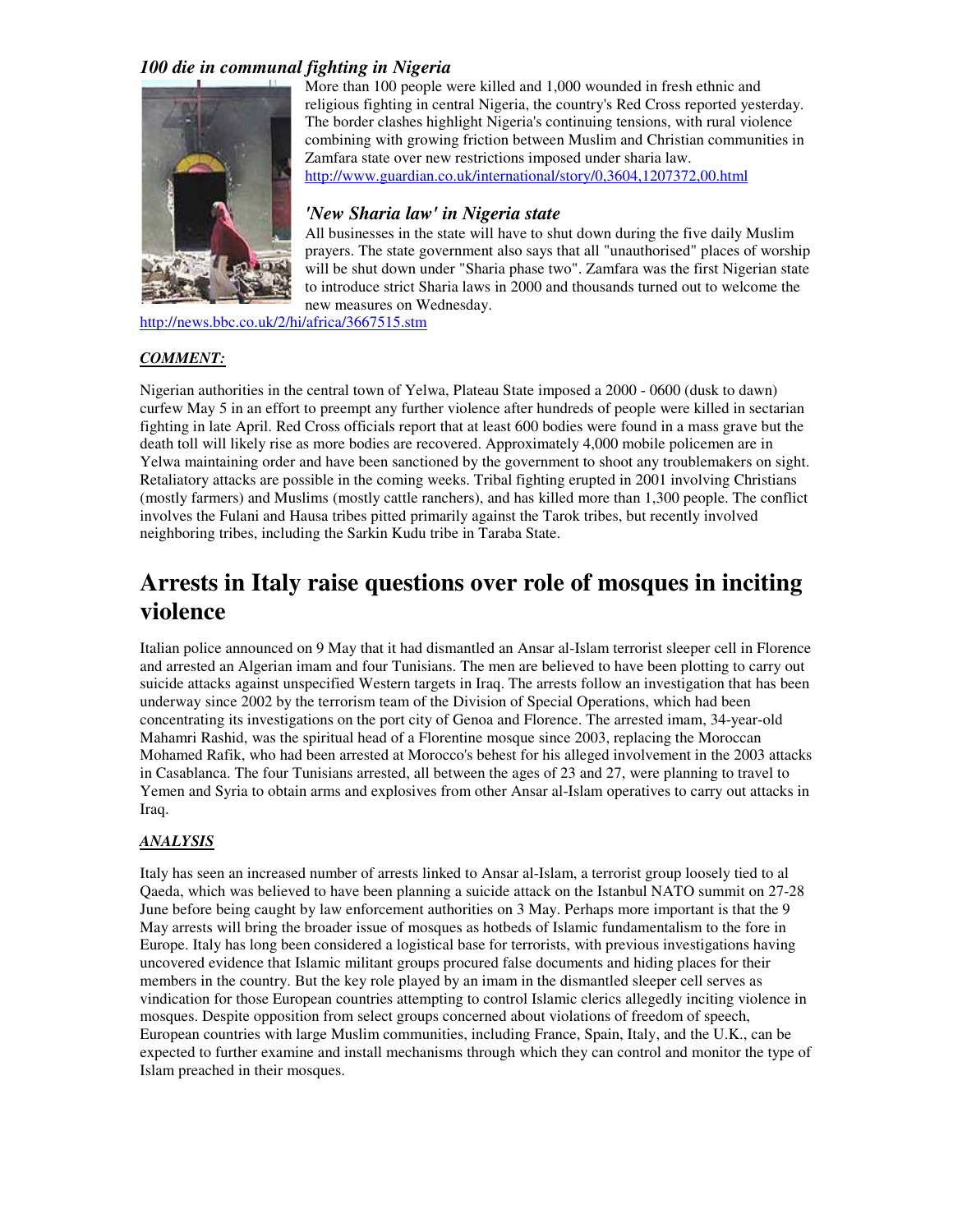## **Extremism said to gain in prisons**

Groups promoting extremist brands of Islam have gained a foothold in American prisons, and counterterrorism officials believe that Al Qaeda is likely to try to use the prisons "to radicalize and recruit inmates," according to a Justice Department investigation. In a report from the inspector general's office of the Justice Department, investigators said safeguards were so loose in the 105 federal prisons that inmate chapels were "vulnerable to infiltration by religious extremists." A copy of the report, which was being released on Wednesday, was obtained by The New York Times.

Full story: http://www.iht.com/articles/518548.html

# **Al-Qaeda recruiting Hondurans**

The Honduran Attorney General's office and the Ministry of Security are investigating possible links between the terrorist group al-Qaeda and Islamic organizations in Honduras. After three months of investigations, Attorney General Ovidio Navarro stated that a network of Islamic organizations in Honduras is attempting to recruit Honduran youths. The Muslim groups offer to finance their studies in Middle Eastern countries, but their ultimate objective is to locate and enlist followers for a terrorist war against the West. Security Minister Oscar Alvarez commented: "This is very serious. We are talking of Honduran citizens being prepared to commit terrorist acts. We understand that the recruits undergo a kind of 'brainwashing' in order to become Muslim followers and possible martyrs in attacks against civilians.

Full story: http://www.insightmag.com/news/2004/05/11/World/Analysis.AlQaeda.Recruiting.Hondurans-680284.shtml

## **An Al Qaeda 'Chemist' and the quest for Ricin**

Menad Benchellali, thin and bearded, was known among his Arab friends as "the chemist" because of the special skills he learned at al Qaeda training camps in Afghanistan. When he returned to his native France in 2001, according to investigators, he set up a laboratory in his parents' spare bedroom and began to manufacture ricin, one of the deadliest known substances. Working at night with windows open to dissipate fumes from the process, he blended ingredients in a coffee decanter and spooned the doughy mixture onto newspapers to dry. The final product was a white power that Benchellali stored in small glass flasks and old jars of Nivea skin cream -- to be used, as he later told police, "in the event I became involved in the jihad."

Full story: http://www.washingtonpost.com/wp-dyn/articles/A2159-2004May4.html

## **Lockdown: Security and terrorism**

The turning of four jetliners into air borne weapons of terror on September 11, 2001, abruptly awoke all Americans to the real-life nightmare that terrorists could successfully strike not only targets far overseas, but right here. At home. Yet it was five and a half years earlier on another infamous day, April 19, 1995, that the detonation in Oklahoma City of a hand-made bomb first demonstrated how simply but lethally terrorists can attack anywhere. And with a vehicle as easy to get a hold of as a truck. Let's be blunt. Terror attacks can be accomplished by one person wearing an explosive vest, as has been shown over and over again in Israel. Then there are the car bombs. But the bigger the vehicle, the bigger the bang. Hence, the savage thinking behind the 9/11 attacks. But now that the nation's air transportation system has been "hardened" at least to some degree against terrorists, other means are bound to be considered. Passenger trains have become targets, as was borne out tragically in Spain. In the U.S., it's trucks that can deliver the goods. They can be taken very close to civilian targets without arousing any concern. The question now nearly three years after the mind-numbing assaults on the World Trade Center and the Pentagon — is what must be done to make trucking as secure as reasonably possible against the threat of terrorism?

Full story: http://fleetowner.com/ar/fleet\_lockdown\_security\_terrorism/index.htm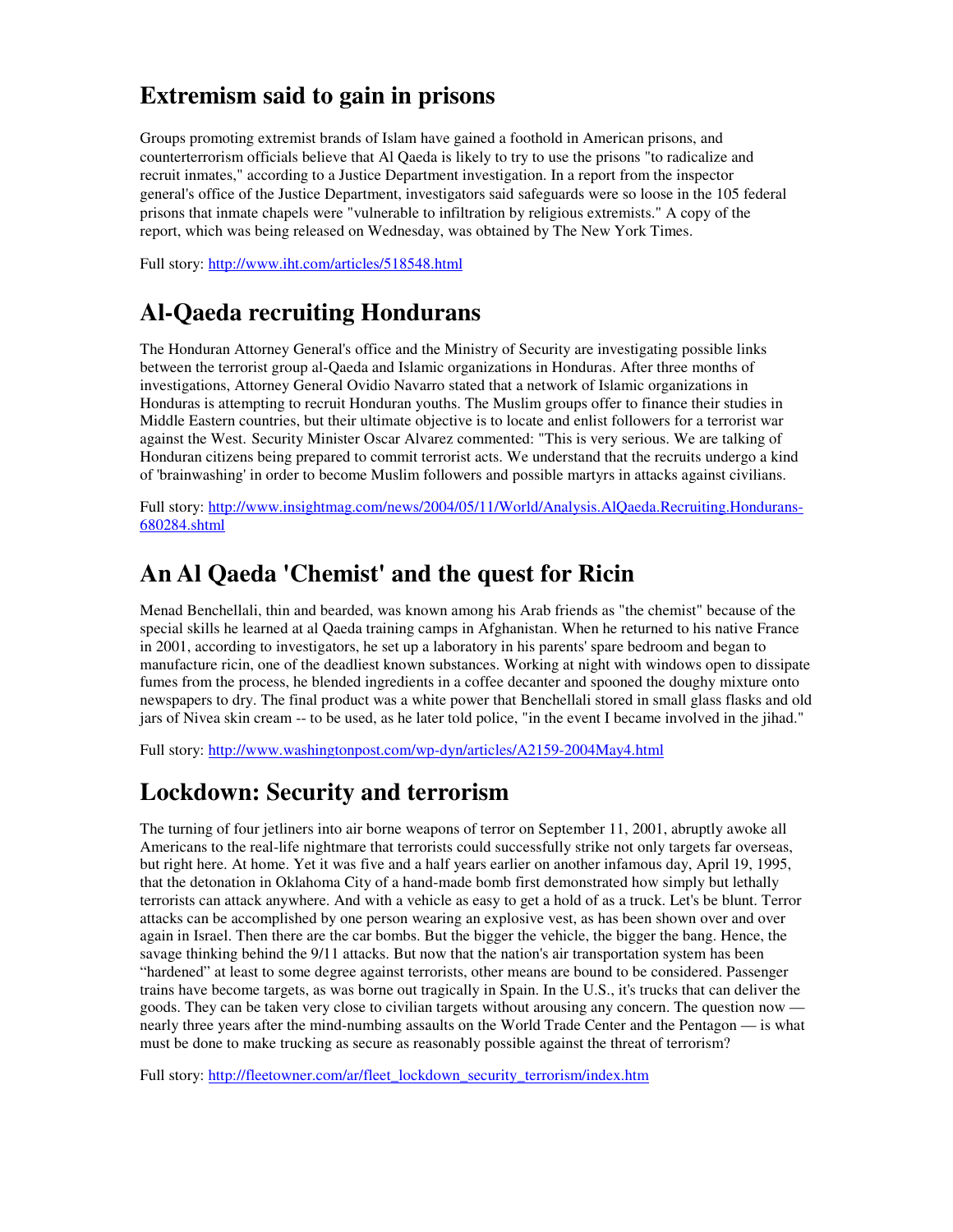# **Intelligence suggests Bin Laden financed Casablanca bombings**

The Moroccan Director of National Security, General Hamidou Laanigri, released information May 8 suggesting that Osama Bin Laden was directly involved in the May 16, 2003 bombings in Casablanca. According to General Laanigri, the bombers met with Bin Laden and Ayman al-Zawahiri in 2002 at which time Bin Laden agreed to help them finance the attacks. The intelligence also suggests that the bombers are directly linked to the Moroccan Islamic Combatant Group, which is suspected in the Madrid bombings.

#### *COMMENT:*

Moroccan officials continue to arrest hundreds of individuals in relation to the Casablanca bombings and other terrorist activity. If the allegations of funding are true, it serves to prove that Bin Laden remains a direct threat and access to him could help fund other large terrorist attacks.

### **Statement on seized drugs today**

The discovery was made during a drug interdiction exercise carried out recently by the police and the Ministry of Foreign Affairs. Two people appeared in court yesterday charged with offences related to the discovery of the narcotics.

#### *COMMENT:*

Five people are in custody May 10 following the discovery of two kg of cocaine in a diplomatic pouch. Three of the suspects, employees of the Trinidad  $&$  Tobago Ministry of Foreign Affairs, have been recalled from their posts in Canada, the United Kingdom and the U.S. The two suspects located in Trinidad and Tobago, one of whom is a former Foreign Affairs Ministry employee, were released on bail May 9. The three suspects recalled from abroad all had their names on the diplomatic pouch, but may not have all been involved. The Trinidad & Tobago Ministry of Foreign Affairs has also notified diplomatic channels in the host nations of the recall and its circumstances. The Caribbean is growing as a focal point for drug transshipment due to increasing pressure on South American distribution channels.

Full story: http://www.trinidadexpress.com/index.pl/article\_news?id=22962488

### **Semi-narcotic Khat now a Kenya cash crop**

Outlawed in the United States and declared an addictive drug by the World Health Organization, khat remains a legal and cherished pastime in Kenya. Each night in this Indian Ocean port, men young and old gather to chew, sharing gossip and debating politics or simply dreaming up a better life. Women chew, too — just separately. These days, Khat has become an unlikely cash crop, with exports to European countries like Britain, where large East African immigrant communities legally chew. The business reportedly pumps hundreds of millions of dollars a year into Kenya's struggling economy.

Full story: http://www.reflector.com/health/content/sharedgen/ap/Health\_Medical/APN\_Khat\_Country.html;COXnetJSessionID=AhaSAJRmD2PBVEUa1uu85vaEh 5VTiClIckOzK2nrcVbv0m1N17Em!803685485?urac=n&urvf=10842998586930.3941269617290214

*Also see DEA report on Khat:* http://www.usdoj.gov/dea/pubs/intel/02032/02032.html

#### *COMMENT:*

Khat, (aka Qat, Quat, Gat) is a speed-like narcotic that is widely chewed in the expatriate Yemeni community in NYC, Buffalo and Detroit. Although it only stays potent for a few days, the Yemenis still manage to smuggle it in fresh from Yemen. Allegedly smuggled in through airports in NYC and then driven to Buffalo and Michigan packed in banana boxes. It's usually distributed on Thursday evenings and then chewed after Friday evening prayers. In Buffalo ,NY a bundle of Khat stems usually sells for about \$65.00. Before 9/11 it was about \$50.00. We often find it wrapped in corn shucks or banana peels to keep it moist. For reasons probably related to its cost, it has never caught on in the surrounding communities. Users get what looks like coke sweats and very red, bugged out eyes very jittery. Effects can last 24 hrs.